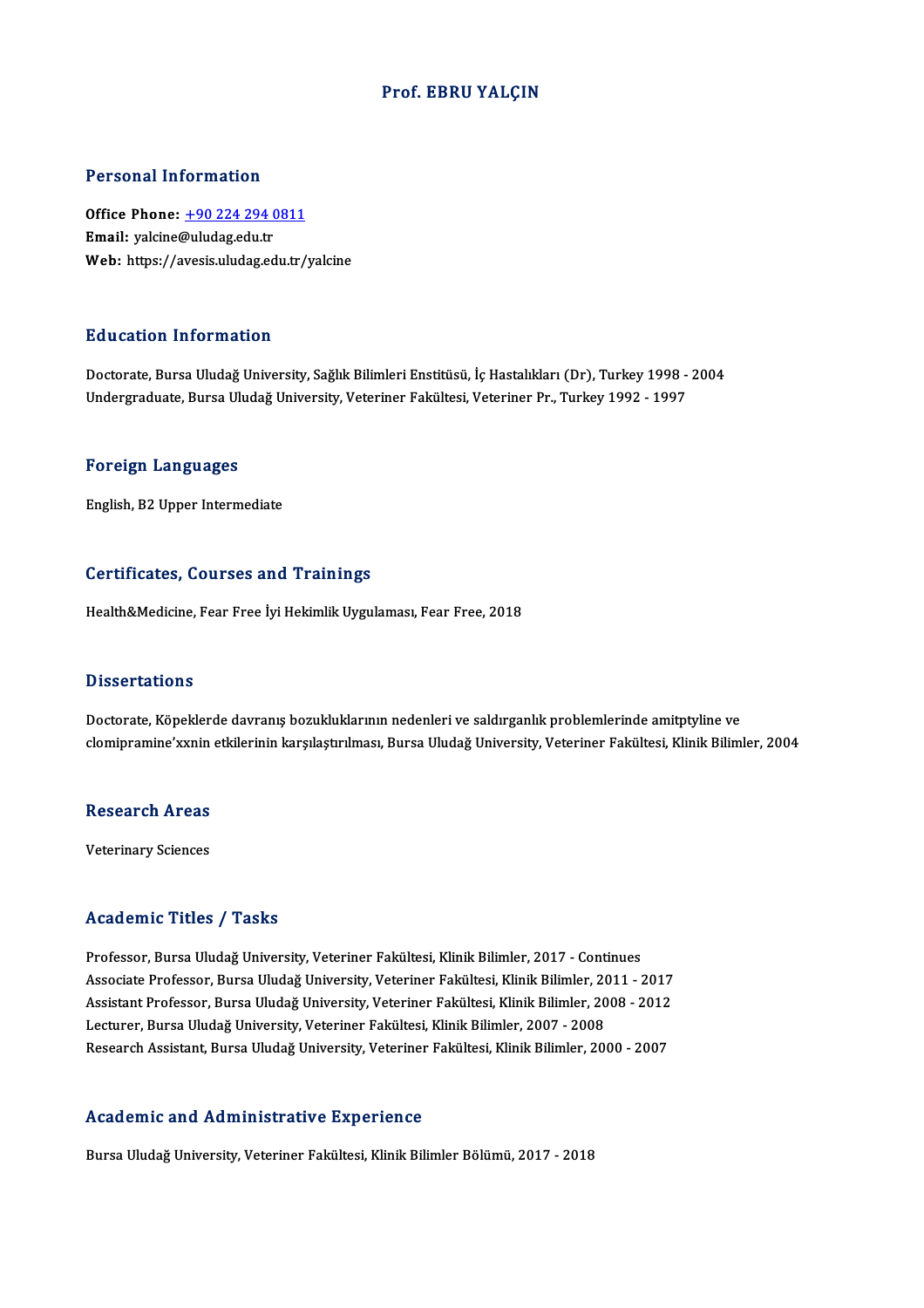### Articles Published in Journals That Entered SCI, SSCI and AHCI Indexes

rticles Published in Journals That Entered SCI, SSCI and AHCI Indexes<br>I. Identification of serum proteins in dogs naturally infected with Anaplasma phagocytophilum and<br>Regralis burgderferi: a pilot study Borrelia burgdorferi: a pilot study<br>Borrelia burgdorferi: a pilot study<br>Kosaturk M. Martinez L. Escribano D. S Identification of serum proteins in dogs naturally infected with Anaplasma phagocytophilum and<br>Borrelia burgdorferi: a pilot study<br>Kocaturk M., Martinez L., Escribano D., Schanilec P., Levent P., Saril A., Martinez-Subiela Borrelia burgde<br>Kocaturk M., Mar<br>H., Yalcin E., et al.<br>Journal of the He Kocaturk M., Martinez L., Escribano D., Schanilec P., Levent P., Saril A., Martinez-Subiela S., Tvarijonaviciute A.,<br>H., Yalcin E., et al.<br>Journal of the Hellenic Veterinary Medical Society, vol.72, no.4, pp.3529-3536, 202

- H., Yalcin E., et al.<br>Journal of the Hellenic Veterinary Medical Society, vol.72, no.4, pp.3529-3536, 2021 (Journal Indexed in SCI)<br>II. EVALUATION OF SERUM AND TISSUE MAGNESIUM, VASCULAR ENDOTHELIAL GROWTH FACTOR, AND<br>OSTE Journal of the Hellenic Veterinary Medical Society, vol.72, no.4, pp.3529-3536, 2021 (Journal Indexed EVALUATION OF SERUM AND TISSUE MAGNESIUM, VASCULAR ENDOTHELIAL GROWTH FA<br>OSTEOPONTIN LEVELS IN DOGS WITH MAMMARY TUMORS EVALUATION OF SERUM AND TISSUE I<br>OSTEOPONTIN LEVELS IN DOGS WITH<br>METASTASES AND IN HEALTHY DOGS<br>CÜNAVICMAV 7 VOENUEMSLI, UCMAVI OSTEOPONTIN LEVELS IN DOGS WITH MAMMARY TUMORS WITH/WITHOUT PULMONARY<br>METASTASES AND IN HEALTHY DOGS<br>GÜNAY UÇMAK Z., KOENHEMSİ L., UÇMAK M., YALÇIN E., Ates A., GÖNÜL R. JOURNAL OF ELEMENTOLOGY, vol.26, no.1, pp.125-135, 2021 (Journal Indexed in SCI)
- III. Serum antioxidant capacity and oxidative damage in clinical and subclinical canine ehrlichiosis JOURNAL OF ELEMENTOLOGY, vol.26, no.1, pp.125-135, 2021 (Journal Indexed in SCI)<br>Serum antioxidant capacity and oxidative damage in clinical and subclinical canine ehrlichiosis<br>Peres Rubio C., YILMAZ Z., Martinez-Subiela S Serum antioxidant capacity<br>Peres Rubio C., YILMAZ Z., Ma<br>Escribano D., Joaquin Ceron J.<br>PESEAPCH IN VETERINARY S6 Peres Rubio C., YILMAZ Z., Martinez-Subiela S., KOCATÜRK M., Hernandez-Ruiz J., YALÇIN I<br>Escribano D., Joaquin Ceron J.<br>RESEARCH IN VETERINARY SCIENCE, vol.115, pp.301-306, 2017 (Journal Indexed in SCI)<br>Comparative effices Escribano D., Joaquin Ceron J.<br>RESEARCH IN VETERINARY SCIENCE, vol.115, pp.301-306, 2017 (Journal Indexed in SCI)<br>IV. Comparative efficacy of metoclopramide, ondansetron and maropitant in preventing parvoviral<br>onteritis in

### RESEARCH IN VETERINARY SCIENCE<br>Comparative efficacy of metoclop<br>enteritis-induced emesis in dogs<br>Vakin E. Keser C.O. Comparative efficant<br>enteritis-induced<br>Yalcin E., Keser G. O.<br>JOUPMAL OF VETER enteritis-induced emesis in dogs<br>Yalcin E., Keser G. O.<br>JOURNAL OF VETERINARY PHARMACOLOGY AND THERAPEUTICS, vol.40, no.6, pp.599-603, 2017 (Journal Indexed<br>in SCD

Yalcin I<br>JOURNA<br>in SCI)<br>Sorum JOURNAL OF VETERINARY PHARMACOLOGY AND THERAPEUTICS, vol.40, no.6, pp.599-603, 2017 (Journal Inde<br>in SCI)<br>V. Serum Leptin and Ghrelin Levels and Their Relationship with Serum Cortisol, Thyroid Hormones,<br>Linide Homogystaine

in SCI)<br>Serum Leptin and Ghrelin Levels and Their Relationship with Serum Cortis<br>Lipids, Homocysteine and Folic Acid in Dogs with Compulsive Tail Chasing<br>YALCIN E. YU MAZ Z. ÖZAPDA Y Serum Leptin and Ghrelin Lev<br>Lipids, Homocysteine and Foli<br>YALÇIN E., YILMAZ Z., ÖZARDA Y.<br>KARKAS UNIVERSITESI VETERINE YALÇIN E., YILMAZ Z., ÖZARDA Y.<br>KAFKAS UNIVERSITESI VETERINER FAKULTESI DERGISI, vol.23, no.2, pp.227-232, 2017 (Journal Indexed in SCI)

- YALÇIN E., YILMAZ Z., ÖZARDA Y.<br>KAFKAS UNIVERSITESI VETERINER FAKULTESI DERGISI, vol.23, no.2, pp.227-232, .<br>VI. Non-cardiogenic (Lone) Atrial Fibrillation in an Anatolian Shepherd Dog<br>KOCATÜPK M. VALGIN E. VILMAZ Z. KAFKAS UNIVERSITESI VETERINER I<br>Non-cardiogenic (Lone) Atrial F:<br>KOCATÜRK M., YALÇIN E., YILMAZ Z.<br>KAEKAS UNIVERSITESI VETERINER I KOCATÜRK M., YALÇIN E., YILMAZ Z.<br>KAFKAS UNIVERSITESI VETERINER FAKULTESI DERGISI, vol.23, no.2, pp.347-348, 2017 (Journal Indexed in SCI) KOCATÜRK M., YALÇIN E., YILMAZ Z.<br>KAFKAS UNIVERSITESI VETERINER FAKULTESI DERGISI, vol<br>VII. **A survey of animal bites on humans in Bursa, Turkey**<br>VALGIN E. Kontsu H. BATMAZ H.
- KAFKAS UNIVERSITESI VETERINI<br>A survey of animal bites on h<br>YALÇIN E., Kentsu H., BATMAZ H.<br>JOUPMAJ, OE VETERINARY PEHA. A survey of animal bites on humans in Bursa, Turkey<br>YALÇIN E., Kentsu H., BATMAZ H.<br>JOURNAL OF VETERINARY BEHAVIOR-CLINICAL APPLICATIONS AND RESEARCH, vol.7, no.4, pp.233-237, 2012<br>(Journal Indoved in SCD YALÇIN E., Kentsu H., BA<br>JOURNAL OF VETERINAF<br>(Journal Indexed in SCI)<br>Serenneyelenge of gen JOURNAL OF VETERINARY BEHAVIOR-CLINICAL APPLICATIONS AND RESEA<br>(Journal Indexed in SCI)<br>VIII. Seroprevalence of canine herpesvirus-1 in Turkish dog population<br>vesti BAČ K, VALCIN E, Tunger B, VII MAZ Z
- (Journal Indexed in SCI)<br>Seroprevalence of canine herpesvirus-1<br>YEŞİLBAĞ K., YALÇIN E., Tuncer P., YILMAZ Z.<br>RESEARCH IN VETERINARY SCIENCE, YOLOZ 3 Seroprevalence of canine herpesvirus-1 in Turkish dog population<br>YEŞİLBAĞ K., YALÇIN E., Tuncer P., YILMAZ Z.<br>RESEARCH IN VETERINARY SCIENCE, vol.92, no.1, pp.36-39, 2012 (Journal Indexed in SCI)<br>A Serological Investigatio YEŞİLBAĞ K., YALÇIN E., Tuncer P., YILMAZ Z.<br>RESEARCH IN VETERINARY SCIENCE, vol.92, no.1, pp.36-39, 2012 (Journal Indexed in St<br>IX. A Serological Investigation of Bartonella henselae Infection in Cats in Turkey
- RESEARCH IN VETERINARY SCIENCE, vol.92, no.1, pp.36-39, 2012 (Journal In<br>A Serological Investigation of Bartonella henselae Infection in Cats i<br>GÜZEL M., Celebi B., YALÇIN E., KOENHEMSİ L., MAMAK N., PAŞA S., ASLAN Ö.<br>JOUP A Serological Investigation of Bartonella henselae Infection in Cats in Turkey<br>GÜZEL M., Celebi B., YALÇIN E., KOENHEMSİ L., MAMAK N., PAŞA S., ASLAN Ö.<br>JOURNAL OF VETERINARY MEDICAL SCIENCE, vol.73, no.11, pp.1513-1516, 2
- GÜZEL M., Celebi B., YALÇIN E., KOENHEMSİ L., MAMAK N., PAŞA S., ASLAN Ö.<br>JOURNAL OF VETERINARY MEDICAL SCIENCE, vol.73, no.11, pp.1513-1516, 2011 (Journal Indexed in SCI)<br>X. Relationship with gamma glutamyl transferase ac JOURNAL OF VETERINARY MEDICAL SCIENCE, vol.73, no.11, p<br>Relationship with gamma glutamyl transferase activity<br>immunoglobulin G concentration in newborn goat kids<br>VALCIN E TEMIZEL E M , VALCIN A Corbunges E X. Relationship with gamma glutamyl transferase activity and glutaraldehyde coagulation test of serum immunoglobulin G concentration in newborn goat kids<br>YALCIN E., TEMİZEL E. M. , YALCIN A., Carkungoz E. immunoglobulin G concentration in newborn goat kids<br>YALÇIN E., TEMİZEL E. M. , YALÇIN A., Carkungoz E.<br>SMALL RUMINANT RESEARCH, vol.93, no.1, pp.61-63, 2010 (Journal Indexed in SCI)<br>EEVER OF UNKNOWN ORICIN AND DETECTION OF YALÇIN E., TEMİZEL E. M. , YALÇIN A., Carkungoz E.<br>SMALL RUMINANT RESEARCH, vol.93, no.1, pp.61-63, 2010 (Journal Indexed in SCI)<br>XI. FEVER OF UNKNOWN ORIGIN AND DETECTION OF BARTONELLA HENSELAE IgG SEROPOSITIVITY: A<br>C

## SMALL RUMINA<br>FEVER OF UNK<br>CASE REPORT<br>Colobi B - VALCIM FEVER OF UNKNOWN ORIC<br>CASE REPORT<br>Celebi B., YALÇIN E., Babur C.<br>MIKROBIYOLOU BULTENL VO

CASE REPORT<br>Celebi B., YALÇIN E., Babur C.<br>MIKROBIYOLOJI BULTENI, vol.44, no.3, pp.489-494, 2010 (Journal Indexed in SCI)<br>Prevelance of Behavieral Changes Associated with Age Belated Cognitive

### Celebi B., YALÇIN E., Babur C.<br>MIKROBIYOLOJI BULTENI, vol.44, no.3, pp.489-494, 2010 (Journal Indexed in SCI)<br>XII. Prevalance of Behavioral Changes Associated with Age-Related Cognitive Impairment in Geriatric<br>Dogs. Bu MIKROBIYOLOJI BULTE<br>Prevalance of Behavi<br>Dogs, Bursa, Turkey<br>Vakin E. KASABS, Dor Prevalance of Behavioral<br>Dogs, Bursa, Turkey<br>Yalcin E., KASAP S., Demir G.<br>JOUPMAL OF ANIMAL AND Y Dogs, Bursa, Turkey<br>Yalcin E., KASAP S., Demir G.<br>JOURNAL OF ANIMAL AND VETERINARY ADVANCES, vol.9, no.13, pp.1828-1832, 2010 (Journal Indexed in SCI)

XIII. Comparison of clomipramine and fluoxetine treatment of dogs with tail chasing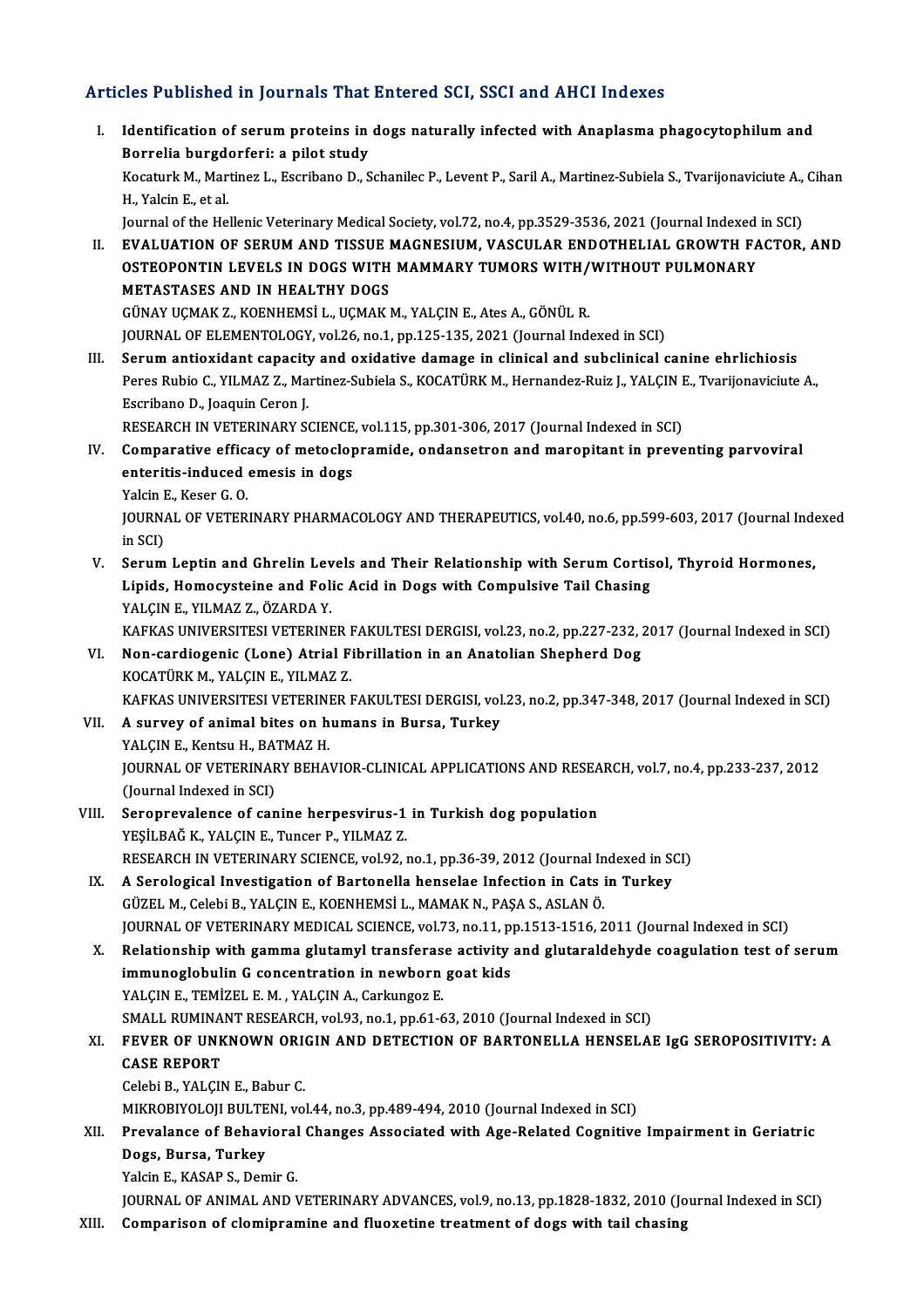YalcinE.

Yalcin E.<br>TIERAERZTLICHE PRAXIS AUSGABE KLEINTIERE HEIMTIERE, vol.38, no.5, pp.295-299, 2010 (Journal Indexed in<br>SCD Yalci<br>TIER<br>SCI)<br>Outh TIERAERZTLICHE PRAXIS AUSGABE KLEINTIERE HEIMTIERE, vol.38, no.5, pp.295-299, 2010 (Journal Indexed in<br>SCI)<br>XIV. Outbreak of malignant oedema in sheep following vaccination with a multivalent clostridial bacterin-<br>toxoid

SCI)<br>Outbre<br>toxoid<br><sup>Ciban H</sup> **Outbreak of malignant oedema in she<br>toxoid<br>Cihan H., Yalcin E., Mecitoglu Z., Senturk S.<br>TIERAERZTLICHE PRAYIS AUSCAPE CROS** 

toxoid<br>Cihan H., Yalcin E., Mecitoglu Z., Senturk S.<br>TIERAERZTLICHE PRAXIS AUSGABE GROSSTIERE NUTZTIERE, vol.38, no.3, pp.165-167, 2010 (Journal Indexed in<br>SCD Cihai<br>TIER<br>SCI)<br>Serv TIERAERZTLICHE PRAXIS AUSGABE GROSSTIERE NUTZTIEI<br>SCI)<br>XV. Serum lipid concentrations in dogs with tail chasing<br>Valgin E. Hoal Y. O. Batmar H

- SCI)<br>Serum lipid concentrations<br>Yalcin E., Ilcol Y. O. , Batmaz H.<br>JOUPNAL OE SMALL ANIMAL Yalcin E., Ilcol Y. O. , Batmaz H.<br>JOURNAL OF SMALL ANIMAL PRACTICE, vol.50, no.3, pp.133-135, 2009 (Journal Indexed in SCI)
- XVI. Vascular Ring Anomaly Associated with Right Aortic Arch in a German Shepherd Dog YALÇIN E., Celimli N., Cangul İ. T., AKKOÇ A., YILMAZ Z. Vascular Ring Anomaly Associated with Right Aortic Arch in a German Shepherd Dog<br>YALÇIN E., Celimli N., Cangul İ. T. , AKKOÇ A., YILMAZ Z.<br>TURKISH JOURNAL OF VETERINARY & ANIMAL SCIENCES, vol.33, no.1, pp.81-84, 2009 (Jour
- XVII. Medical and Surgical Treatment of Chylothorax in a Dog with Right-Sided Heart Failure<br>SALCI H., YILMAZ Z., Bayram A. S., YALCIN E., Kaya M. TURKISH JOURNAL OF VETERINARY & ANIMAL SCIEN<br>Medical and Surgical Treatment of Chylothorax<br>SALCI H., YILMAZ Z., Bayram A. S. , YALÇIN E., Kaya M.<br>TURKISH JOURNAL OF VETERINARY & ANIMAL SCIEN TURKISH JOURNAL OF VETERINARY & ANIMAL SCIENCES, vol.33, no.2, pp.165-170, 2009 (Journal Indexed in SCI) SALCI H., YILMAZ Z., Bayram A. S. , YALÇIN E., Kaya M.<br>TURKISH JOURNAL OF VETERINARY & ANIMAL SCIENCES, vol.33, no.2, pp.165-170, 2009 (Journal Indexed<br>XVIII. Prevalence of Feline Coronavirus Antibodies in Cats in Bursa (T

### TURKISH JOURNAL OF VE<br>Prevalence of Feline Co<br>Immunosorbent Assay<br>Pretalli A. Vosilber K. Vol Prevalence of Feline Coronavirus Al<br>Immunosorbent Assay<br>Pratelli A., Yesilbag K., Yalcin E., Yilmaz Z.<br>INTERNATIONAL JOURNAL OF INFECTIO I<mark>mmunosorbent Assay</mark><br>Pratelli A., Yesilbag K., Yalcin E., Yilmaz Z.<br>INTERNATIONAL JOURNAL OF INFECTIOUS DISEASES, vol.12, 2008 (Journal Indexed in SCI)<br>Signalment factors, comorbidity in bohavior diagnoses in dogs in Burs

Pratelli A., Yesilbag K., Yalcin E., Yilmaz Z.<br>INTERNATIONAL JOURNAL OF INFECTIOUS DISEASES, vol.12, 2008 (Journal Indexed in SCI)<br>XIX. Signalment factors, comorbidity in behavior diagnoses in dogs in Bursa region, Tur INTERNATIONAL JC<br>Signalment factor<br>Yalcin E., Batmaz H.<br>ACTA VETEPINAPIA Signalment factors, comorbidity in behavior diagnoses in dogs in Bursa re<br>Yalcin E., Batmaz H.<br>ACTA VETERINARIA BRNO, vol.76, no.3, pp.445-450, 2007 (Journal Indexed in SCI)<br>Hee of fluovatine to treat starsetunical posing

ACTA VETERINARIA BRNO, vol.76, no.3, pp.445-450, 2007 (Journal Indexed in SCI)

## Yalcin E., Batmaz H.<br>ACTA VETERINARIA BRNO, vol.76, no.3, pp.445-450, 2007 (Journal Indexed in SCI)<br>XX. Use of fluoxetine to treat stereotypical pacing behavior in a brown bear (Ursus arctos)<br>YALCIN E., Aytug N. Use of fluoxetine to treat stereotypical pacing behavior in a brown bear (Ursus arctos)<br>YALÇIN E., Aytug N.<br>JOURNAL OF VETERINARY BEHAVIOR-CLINICAL APPLICATIONS AND RESEARCH, vol.2, no.3, pp.73-76, 2007<br>(Journal Indoved in

YALÇIN E., Aytug N.<br>JOURNAL OF VETERINAF<br>(Journal Indexed in SCI)<br>Treatment of foling in JOURNAL OF VETERINARY BEHAVIOR-CLINICAL APPLICATIONS AND RES<br>(Journal Indexed in SCI)<br>XXI. Treatment of feline infectious anaemia with clindamycin in a cat<br>Senturk S. Valsin F.

### (Journal Indexed in<br><mark>Treatment of felii</mark><br>Senturk S., Yalcin E.<br>INDIAN VETERINAI Senturk S., Yalcin E.<br>INDIAN VETERINARY JOURNAL, vol.84, no.1, pp.72-73, 2007 (Journal Indexed in SCI) Senturk S., Yalcin E.<br>INDIAN VETERINARY JOURNAL, vol.84, no.1, pp.72-73, 2007 (Journ<br>XXII. Hypocholesterolaemia in dogs with dominance aggression

- 
- INDIAN VETERINAF<br><mark>Hypocholesterola</mark><br>Penturk S., Yalcin E.<br>JOUPNAL OF VETER Hypocholesterolaemia in dogs with dominance aggression<br>Penturk S., Yalcin E.<br>JOURNAL OF VETERINARY MEDICINE SERIES A-PHYSIOLOGY PATHOLOGY CLINICAL MEDICINE, vol.50, no.7,<br>nn 220 242 2002 (Jaurral Indeved in SCD Penturk S., Yalcin E.<br>JOURNAL OF VETERINARY MEDICINE SERII<br>pp.339-342, 2003 (Journal Indexed in SCI)<br>T.3. T.4.0pd TSH consentrations in de pp.339-342, 2003 (Journal Indexed in SCI)
- XXIII. T-3, T-4 and TSH concentrations in dogs with non-thyroidal illness<br>Yilmaz Z., Golcu E., Yalcin E., Aytug N. T-3, T-4 and TSH concentrations in dogs with non-thyroidal illness<br>Yilmaz Z., Golcu E., Yalcin E., Aytug N.<br>INDIAN VETERINARY JOURNAL, vol.80, no.1, pp.49-51, 2003 (Journal Indexed in SCI)<br>Evaluation of coaculation profile Yilmaz Z., Golcu E., Yalcin E., Aytug N.<br>INDIAN VETERINARY JOURNAL, vol.80, no.1, pp.49-51, 2003 (Journa<br>XXIV. Evaluation of coagulation profiles in dogs with septic shock<br>Vilmaz Z. Valcin E. Hoal V.

INDIAN VETERINARY JOU<br><mark>Evaluation of coagulati</mark><br>Yilmaz Z., Yalcin E., Ilcol Y.<br>TURKISH JOURNAL OF VE Evaluation of coagulation profiles in dogs with septic shock<br>Tilmaz Z., Yalcin E., Ilcol Y.<br>TURKISH JOURNAL OF VETERINARY & ANIMAL SCIENCES, vol.26, no.1, pp.171-176, 2002 (Journal Indexed in SCI)

### Articles Published in Other Journals

rticles Published in Other Journals<br>I. The Characterization of Escherichia coli Strains Isolated from Urinary Tract Infections in Cats and<br>Re res<br>The<br>Do BAĞCIGİLA.F. ,DOKUZEYLÜLB., İKİZ S.,GÖÇMENH.,YALÇINE.,ÖZGÜRN.Y. ,AKS.

Journal of AnatolianEnvironmentalAnimal Sciences, 2018 (Refereed Journals of Other Institutions)

BAĞCIGİL A. F. , DOKUZEYLÜL B., İKİZ S., GÖÇMEN H.,<br>Journal of AnatolianEnvironmentalAnimal Sciences, 20<br>II. Tanıya ulaşmada hızlı testler ve biyobelirteçler<br>VALCIN E. Gölter Önder K. Journal of AnatolianEnviron<br><mark>Tanıya ulaşmada hızlı te</mark>s<br>YALÇIN E., Gökhan Önder K.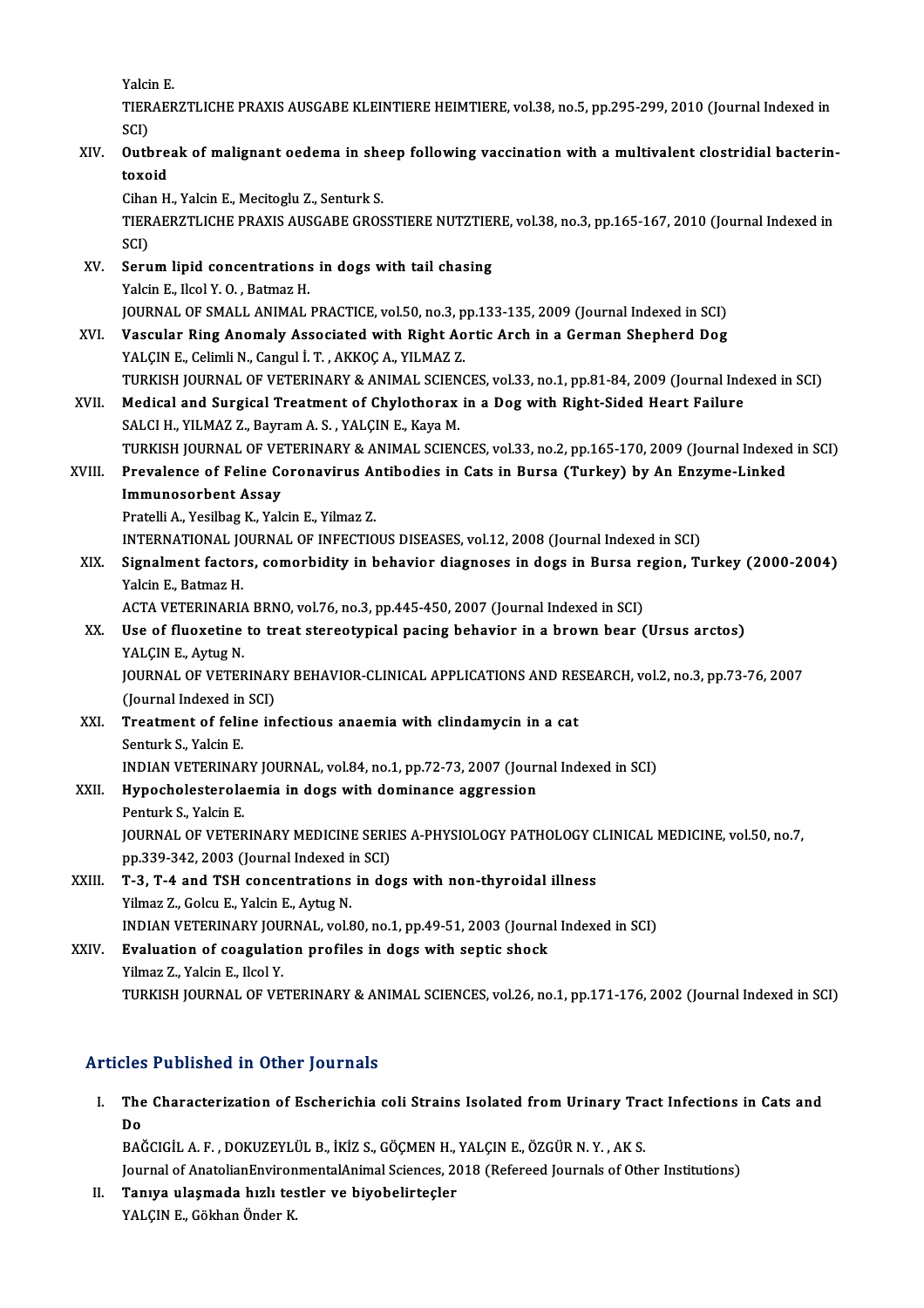Türkiye Klinikleri Veteriner Bilimleri İç Hastalıkları Özel: Biyobelirteçler ve Klinik Kullanımları: Güncel Yaklaşımlar,<br>Vel.1, na.1, nn.40,47, 2015 (Othan Refereed National Jaunnale) Türkiye Klinikleri Veteriner Bilimleri İç Hastalıkları Özel: Biyobe<br>vol.1, no.1, pp.40-47, 2015 (Other Refereed National Journals)<br>Kodi ve köneklende tineid beri berukluklarının klinik be Türkiye Klinikleri Veteriner Bilimleri İç Hastalıkları Özel: Biyobelirteçler ve Klinik Kullanımları: Güncel Yaklaş<br>1991. vol.1, no.1, pp.40-47, 2015 (Other Refereed National Journals)<br>11. Kedi ve köpeklerde tiroid bezi boz

vol.1, no.1, pp.40-47, 2015 (Other Refereed National Journals)<br>III. Kedi ve köpeklerde tiroid bezi bozukluklarının klinik belirtileri ve tedavileri geriyatrik kedi ve<br>köpeklerde endokrin bozukluklar özel sayısı<br>YALÇIN E. köpeklerde endokrin bozukluklar özel sayısı köpeklerde endokrin bozukluklar özel sayısı<br>YALÇIN E.<br>Türkiye Klinikleri Veteriner Bilimleri, vol.4, no.3, pp.9-17, 2013 (Other Refereed National Journals)<br>Bursa'daki köpeklerde Direfileria İmmitis'in Brayalansı

- IV. Bursa'daki köpeklerde Dirofilaria İmmitis'in Prevalansı Türkiye Klinikleri Veteriner Bilimleri, vol.4, no.3, pp.9-17, 2013 (Other Refere<br>Bursa'daki köpeklerde Dirofilaria İmmitis'in Prevalansı<br>YALÇIN E., ŞENLİK B., YILMAZ Z., ALASONYALILAR DEMİRER A., AKYOL Ç. V.<br>Veteriner Cerr Bursa'daki köpeklerde Dirofilaria İmmitis'in Prevalansı<br>YALÇIN E., ŞENLİK B., YILMAZ Z., ALASONYALILAR DEMİRER A., AKYOL Ç. V.<br>Veteriner Cerrahi Dergisi, vol.13, no.2, pp.23-27, 2007 (Other Refereed National Journals)<br>Comp YALÇIN E., ŞENLİK B., YILMAZ Z., ALASONYALILAR DEMİRER A., AKYOL Ç. V.<br>Veteriner Cerrahi Dergisi, vol.13, no.2, pp.23-27, 2007 (Other Refereed National Journals)<br>V. Comparision of the effects of classical fluid therapy and
- Veteriner Cerrahi Dergisi, vo<br>Comparision of the effect<br>dogs with gastroenteritis<br>VII MAZ Z. SENTÜPK S. esin Comparision of the effects of classical fluid therapy<br>dogs with gastroenteritis<br>YILMAZ Z., ŞENTÜRK S., esing., YALÇIN E., Yeşim İ., toruns.<br>University of Uludes Journal of Fosulty Veterinary Medising dogs with gastroenteritis<br>YILMAZ Z., ŞENTÜRK S., esin g., YALÇIN E., Yeşim İ., torun s.<br>University of Uludag Journal of Faculty Veterinary Medicine, vol.20, 2001 (Other Refereed National Journals)

## oniversity of oludag jour<br>Books & Book Chapters OOks & Book Chapte<br>I. Zoonoz Hastalıklar<br>XALCIN E. URAL K. K.

I. Zoonoz Hastalıklar<br>YALÇIN E., URAL K., Kurum H., GÜL G.

Zoonoz Hastalıklar<br>YALÇIN E., URAL K., Kurum H., GÜL G.<br>in: Türkiye Klinikleri Veteriner Bilimleri-İç Hastalıkları - Özel Konular, M.Erman OR, Editor, Türkiye Klinikleri<br>(Ortadoğu Beklam Tanıtım Yayıncılık Turizm Eğitim İn YALÇIN E., URAL K., Kurum H., GÜL G.<br>in: Türkiye Klinikleri Veteriner Bilimleri-İç Hastalıkları - Özel Konular, M.Erman OR, Editor, Türkiye Klinikle<br>(Ortadoğu Reklam Tanıtım Yayıncılık Turizm Eğitim İnşaat Sanayi ve Ticare (Ortadoğu Reklam Tanıtım Yayıncılık Turizm Eğitim İnşaat Sanayi ve Ticaret A.Ş.), Ankara, pp.57-64, 2019<br>Refereed Congress / Symposium Publications in Proceedings

- efereed Congress / Symposium Publications in Proceedings<br>I. KUYRUK ISIRAN KÖPEKLERİN SERUM LEPTİN VE GHRELİN SEVİYELERİ VE SERUM KORTİZOL, TİROİD<br>HOPMONLARL LİRİDLER HOMOSİSTEIN VE FOLİK ASİT İLE İLİSKİLERİ TOCA GÖNETCETT DJ'INPODIANI I ABNOACISME IN TTOCOGANIST<br>KUYRUK ISIRAN KÖPEKLERİN SERUM LEPTİN VE GHRELİN SEVİYELERİ<br>HORMONLARI, LİPİDLER, HOMOSİSTEİN VE FOLİK ASİT İLE İLİŞKİLERİ KUYRUK ISIRAN KÖPEKLERİN<br>HORMONLARI, LİPİDLER, HON<br>YALÇIN E., YILMAZ Z., ÖZARDA Y.<br>2 Huslanarası 13 Husal Vatarinar HORMONLARI, LİPİDLER, HOMOSİSTEİN VE FOLİK ASİT İLE İLİŞKİLERİ<br>YALÇIN E., YILMAZ Z., ÖZARDA Y.<br>2.Uluslararası-13 Ulusal Veteriner İç Hastalıkları Kongresi, Ankara, Turkey, 11 - 13 November 2019<br>Dovranış nrahlamlarine genel
- YALÇIN E., YILMAZ Z., ÖZARDA Y.<br>2.Uluslararası-13 Ulusal Veteriner İç Hastalıkları Kongresi, Ankara, Turkey,<br>II. Davranış problemlerine genel yaklaşım ve doğru tanı için ipuçları<br>YALCIN E. 2.Uluslara<br>D<mark>avranış</mark><br>YALÇIN E.<br>2.Uluslara

2. Uluslararası-13 Ulusal Veteriner İç Hastalıkları Kongresi, Ankara, Turkey, 11 - 13 October 2019

YALÇIN E.<br>2.Uluslararası-13 Ulusal Veteriner İç<br>III. Psikofarmakoloji ve daha fazlası<br>VALGIN E 2.Uluslara<br>Psikofarn<br>YALÇIN E.<br>2.Uluslara

2.Uluslararası-13UlusalVeteriner İçHastalıklarıKongresi,Ankara,Turkey,11 -13October 2019

YALÇIN E.<br>2.Uluslararası-13 Ulusal Veteriner İç H<br>IV. Hangisi normal, hangisi anormal?<br>YALCIN E 2.Uluslara<br><mark>Hangisi n</mark><br>YALÇIN E.<br>2 Uluslara

2.Uluslararası-13UlusalVeteriner İçHastalıklarıKongresi,Ankara,Turkey,11 -13October 2019

V. The effects of auditory, olfactory, and human social enrichment on stress in shelter dogs, as 2.Uluslararası-13 Ulusal Veteriner İç Hastalıkları Kongresi, Ankara, Turkey,<br>The effects of auditory, olfactory, and human social enrichment o<br>determined by salivary cortisol, alpha amylase and choline levels<br>YALCIN E, KES The effects of audite<br>determined by saliva<br>YALÇIN E., KESER G.Ö.<br>2nd annual Mesting of determined by salivary cortisol, alpha amylase and choline levels<br>YALÇIN E., KESER G. Ö.<br>2nd annual Meeting of the European Veterinary Congress of Behavioural Medicine and Animal Welfare,<br>Eindbeven, Netherlands, 26, 28 Sep

YALÇIN E., KESER G. Ö.<br>2nd annual Meeting of the European Veterinary Co.<br>Eindhoven, Netherlands, 26 - 28 September 2019<br>Effects of multimodal environmental modific 2nd annual Meeting of the European Veterinary Congress of Behavioural Medicine and Animal Welfare,<br>Eindhoven, Netherlands, 26 - 28 September 2019<br>VI. Effects of multimodal environmental modification in crystal-related feli

## Eindhoven, Netherlands, 26 - 28 September 2019<br>VI. Effects of multimodal environmental modification in crystal-related feline lower urinary tract<br>diseases

YALÇIN E., Kurum H.

diseases<br>YALÇIN E., Kurum H.<br>2nd Annual Meeting of the European Veterinary Congress of Behavioural Medicine and Animal Welfare,<br>Findboven, Netherlande, 26 , 28 September 2019, vol.1, pp.107, 109 YALÇIN E., Kurum H.<br>2nd Annual Meeting of the European Veterinary Congress of Behavio<br>Eindhoven, Netherlands, 26 - 28 September 2019, vol.1, pp.107-108<br>Identification of senum proteins in dogs paturelly infected v 2nd Annual Meeting of the European Veterinary Congress of Behavioural Medicine and Animal Welfare,<br>Eindhoven, Netherlands, 26 - 28 September 2019, vol.1, pp.107-108<br>VII. Identification of serum proteins in dogs naturally i

## Eindhoven, Netherlands<br>Identification of seru<br>Borrelia burgdorferi<br>KOCATÜPK M. Erance N Identification of serum proteins in dogs naturally infected with Anaplasma phagocytop<br>Borrelia burgdorferi<br>KOCATÜRK M., Franco Martinez L., Escribano D., Schanilec P., Levent P., Sarıl A., Martinez Subiela S.,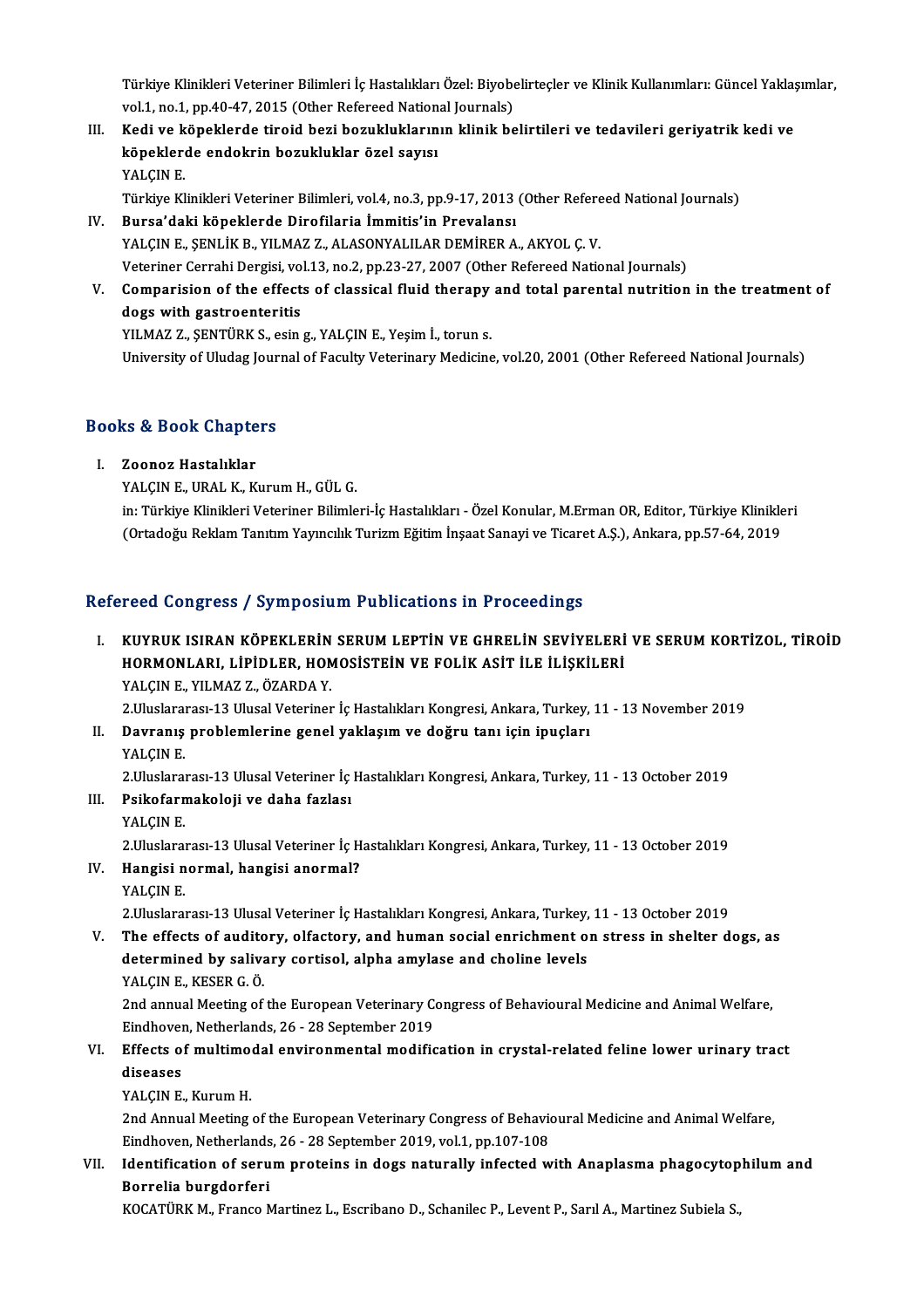Tvarijonaviciute A., CİHAN H., YALÇIN E., et al.

29th ECVIM-CA Congress-Milano-Italy, Milan, Italy, 18 - 21 September 2019

Tvarijonaviciute A., CİHAN H., YALÇIN E., et al.<br>29th ECVIM-CA Congress-Milano-Italy, Milan, Italy, 18 - 21 September 2019<br>VIII. Identification of Serum Proteins in Dogs Naturally Infected with Anaplasma phagocytophilum an 29th ECVIM-CA Congres<br>Identification of Seru<br>Borrelia burgdorferi<br>KOCATÜPK M. Erange N Identification of Serum Proteins in Dogs Naturally Infected with Anaplasma phagocytoph<br>Borrelia burgdorferi<br>KOCATÜRK M., Franco Martinez L., Escribano D., Schanilec P., Levent P., SARIL A., Martinez Subiela S.,<br>Tyarlionavi

Borrelia burgdorferi<br>KOCATÜRK M., Franco Martinez L., Escribano<br>Tvarijonaviciute A., CİHAN H., YALÇIN E., et al. KOCATÜRK M., Franco Martinez L., Escribano D., Schanilec P., Levent P., SARIL A., Martinez Subiela S.,

29th ECVIM-CA 2019, 19 - 21 September 2019, pp.136

IX. Use of fluoxetine to treat stereotypical pacing behavior in a brown bear (Ursus arctos)<br>YALCIN E. AYTUĞ N. Use of fluoxetine to treat stereotypical pacing behavior in a brown bear (Ursus<br>YALÇIN E., AYTUĞ N.<br>European Congress of Behavioural Medicine and Animal Welfare, 27 - 29 September 2018<br>Comparison of clamingamine and fluora

X. Comparison of clomipramine and fluoxetine treatment in dogs with tail chasing European<br>Comparis<br>YALÇIN E.<br>European

European Congress of Behavioural Medicine and Animal Welfare, Berlin, Germany, 27 - 29 September 2018

YALÇIN E.<br>European Congress of Behavioural Medicine and Animal Welfare, Berlin, Germany, 27 - 29 September 2018<br>XI. Obsessive-compulsive disorder in dogs and cats : A retrospective study of 60 cases (2005-2017)<br>YALCIN E. K European Congress of Behavioura<br>Obsessive-compulsive disorde<br>YALÇIN E., KESER G.Ö. , Kurum H.<br>European Congress of Behaviours Obsessive-compulsive disorder in dogs and cats : A retrospective study of 60 cases (2005-2017<br>YALÇIN E., KESER G. Ö. , Kurum H.<br>European Congress of Behavioural Medicine and Animal Welfare, Berlin, Germany, 27 - 29 Septemb

European Congress of Behavioural Medicine and Animal Welfare, Berlin, Germany, 27 - 29 September 2018

YALÇIN E., KESER G. Ö. , Kurum H.<br>European Congress of Behavioura<br>XII. Lütfen başımıza icat çıkarın!<br>YALCIN E. Lütfen başımıza icat çıkarın!<br>YALÇIN E.<br>Purina Genç Akademi, Sakarya, Turkey, 23 - 24 September 2018<br>Stres elusturmayan klinik direvnı ve klinikte stres yöneti

XIII. Stres oluşturmayan klinik dizaynı ve klinikte stres yönetimi<br>YALCIN E. Purina Ge<mark>l</mark><br>Stres olu:<br>YALÇIN E.<br>Klivet Klin

Klivet Klinisyen veteriner Hekimler Derneği Eğitim Seminerleri, İstanbul, Turkey, 13 September 2018

### YALÇIN E.<br>Klivet Klinisyen veteriner Hekimler Derneği Eğitim Seminerleri, İstanbul, Turkey, 13 September 2018<br>XIV. Stres oluşturmayan klinik dizaynı nasıl yapılır? Hayvan sahibi ilişkileri, hasta kabulü incelikleri<br>XALC Klivet Klin<br>Stres olu:<br>YALÇIN E.<br>Küçük Hav Stres oluşturmayan klinik dizaynı nasıl yapılır? Hayvan sahibi ilişkileri, ha<br>YALÇIN E.<br>Küçük Hayvan Hekimliği Klinik Yönetimi Semineri, Bursa, Turkey, 9 - 11 April 2018<br>Dayranıs problamlarında doğru tanı, uygun ilas, etki

Küçük Hayvan Hekimliği Klinik Yönetimi Semineri, Bursa, Turkey, 9 - 11 April 2018

## YALÇIN E.<br>Küçük Hayvan Hekimliği Klinik Yönetimi Semineri, Bursa, Turkey, 9 - 11 April 2018<br>XV. Davranış problemlerinde doğru tanı, uygun ilaç, etkili tedavi: Bermuda Şeytan Üçgeni<br>YALCIN E. Davranış problemlerinde doğru tanı, uygun ilaç, etkili tedavi: Bermuda Şeytan Üçgeni<br>YALÇIN E.<br>I.Uluslararası Katılımlı Küçük Hayvan Veteriner Hekimliği Kongresi, İstanbul, Turkey, 3 - 05 November 2017, vol.1,<br>nn 104 106

YALÇIN E.<br>I.Uluslararas<br>pp.104-106<br>Köneklarde I.Uluslararası Katılımlı Küçük Hayvan Veteriner Hekimliği Kongresi, İstanbul, Turkey, 3 - 05 November 2<br>pp.104-106<br>XVI. Köpeklerde sepsisin tanısında yeni inflamatuar biyobelirteçlerin araştırılması: saliva kolin,<br>butinilk

### pp.104-106<br>Köpeklerde sepsisin tanısında yeni inflamatuar biyo<br>butirilkolinesteraz, ferritin ve alfa-amilaz düzeyleri<br>YU MAZ Z. YALCIN E. CİHAN H. KOCATÜRK M. TURAL M butirilkolinesteraz, ferritin ve alfa-amilaz düzeyleri<br>YILMAZ Z., YALÇIN E., CİHAN H., KOCATÜRK M., TURAL M., LEVENT P., SARIL A.

I. International Turkish Veterinary Internal Medicine Congress, Antalya, Turkey, 10 - 13 October 2017, pp.134-135

YILMAZ Z., YALÇIN E., CİHAN H., KOCATÜRK M., TURAL M., LEVENT P., SARIL A.<br>I. International Turkish Veterinary Internal Medicine Congress, Antalya, Turkey, 10 - 13 October<br>XVII. Türkiye'de köpeklerde Rickettsia rickett I. International Turkish Veterinary Internal Medicine Cong<br>Türkiye'de köpeklerde Rickettsia rickettsii'ye maru:<br>CİHAN H., YILMAZ Z., TEMİZEL E.M. , YALÇIN E., AYTUĞ N.<br>1. Uluslaranes: Türkiye Veteriner İs Hestalıkları Kong Türkiye'de köpeklerde Rickettsia rickettsii'ye maruz kalma ile ilgili serolojik kanıtlar<br>CİHAN H., YILMAZ Z., TEMİZEL E. M. , YALÇIN E., AYTUĞ N.<br>1. Uluslararası Türkiye Veteriner İç Hastalıkları Kongresi, Antalya, Turkey, CİHAN H., YILMAZ Z., TEMİZEL E. M. , YALÇIN E., AYTUĞ N.<br>1. Uluslararası Türkiye Veteriner İç Hastalıkları Kongresi, Antalya, Turkey, 10 - 13 October 2017, pp.72-73<br>2. XVIII. Peritoneal cystic echinococcosis in a Geoff

CANGÜL İ.T. ,ŞİMŞEKS., İPEKV.,YALÇINE.,ŞENLİKB. Peritoneal cystic echinococcosis in a Geoffroy s spider monkey (Ateles Geoffroyi)<br>CANGÜL İ. T. , ŞİMŞEK S., İPEK V., YALÇIN E., ŞENLİK B.<br>1. International Turkish Veterinary Internal Medicine Congress, Antalya, Turkey, 10

CANGÜL İ. T. , ŞİMŞEK S., İPEK V., YALÇIN E., ŞENLİK B.<br>1. International Turkish Veterinary Internal Medicine Congress, Antalya, Turkey, 10 - 13 October 2017, pp.31<br>2008. XIX. Barınak köpeklerinde stresin, davranış skorlar 1. International Turkish Veterinary Internal Medicine Congress, Antalya, Turkey, 10 - 13 October 2017, pp.314-31<br>Barınak köpeklerinde stresin, davranış skorları, salya kortizol, alfa amilaz ve kolin düzeyleri ile<br>tayini ve Barınak köpeklerind<br>tayini ve işitsel, kokı<br>YALÇIN E., KESER G.Ö.<br>Unternational Turkish tayini ve işitsel, koku uyaranları ve insan temasının stres seviyeleri üzerine etkilerinin araştırılması<br>YALÇIN E., KESER G. Ö.<br>I.International Turkish Veterinary Internal Medicine Congress, Antalya, Turkey, 10 - 13 Octobe

YAI<br>I.In<br>43 I.International Turkish Veterinary Internal Medicine Co.<br>43<br>XX. Kanin Leishmaniasis Klinik Bulguları ve Tedavisi<br>VALCIN E

43<br>XX. Kanin Leishmaniasis Klinik Bulguları ve Tedavisi<br>YALCIN E.

20.UlusalParazitolojiKongresi (Uluslararasıkatılımlı),Eskişehir,Turkey,25 -29 September 2017,vol.1,pp.90-91

YALÇIN E.<br>20.Ulusal Parazitoloji Kongresi (Uluslararası katılımlı), Eskişehir, Turkey, 25 - 29 September 2<br>XXI. A social entrepreneurship project on animal welfare: Pretty Paws'xx Board Game.<br>XALCIN E 20.Ulusal I<br>**A social e**<br>YALÇIN E.<br>11th Inter

11th International Veterinary Behavior Meeting, Samorin, Slovakia, 14 - 16 September 2017, vol.1, pp.80-85<br>11th International Veterinary Behavior Meeting, Samorin, Slovakia, 14 - 16 September 2017, vol.1, pp.80-85 XXII. COMPARISON OF DEMOGRAPHIC AND CLINICAL CHARACTERISTICS OF SUBCLINICALAND CLINICAL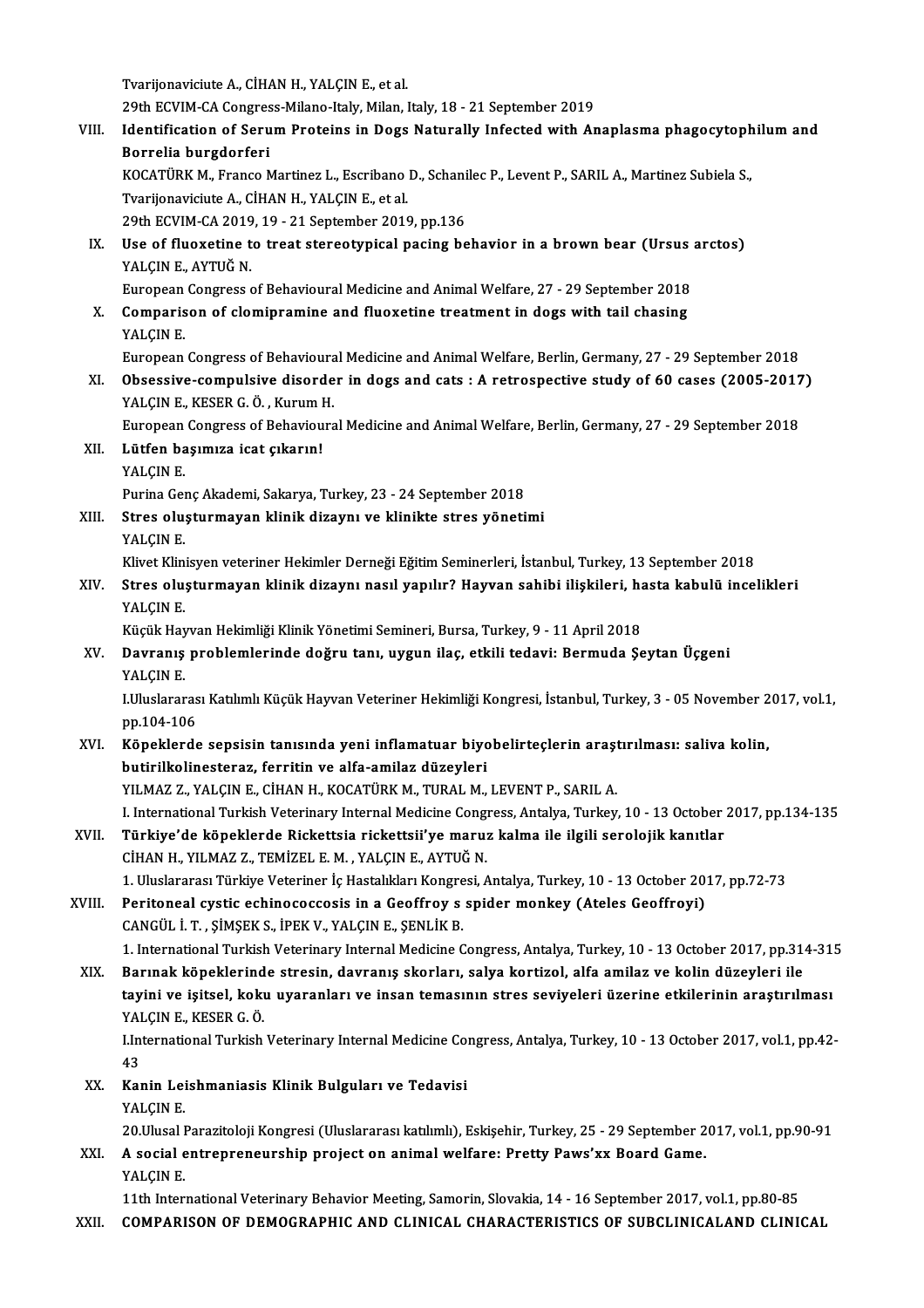|              | FORM IN DOGS WITH LEISHMANIOSIS                                                                                                                                           |
|--------------|---------------------------------------------------------------------------------------------------------------------------------------------------------------------------|
|              | YILMAZ Z., YALÇIN E., CİHAN H., KOCATÜRK M., Levent P., Tural M., Sarıl A., AYTUĞ N.                                                                                      |
|              | 6th World Congress On Leishmaniosis, Toledo, Philippines, 16 - 20 May 2017                                                                                                |
| XXIII.       | EVALUATION OF SALIVARY ENZYME ACTIVITIESAS BIOMARKERS FOR DIAGNOSIS AND                                                                                                   |
|              | THERAPYMONITORING IN DOGS WITH SEPSIS                                                                                                                                     |
|              | YILMAZ Z., YALÇIN E., CİHAN H., KOCATÜRK M., Tural M., Levent P., Sarıl A.                                                                                                |
|              | European Veterinary Conference-Voorjaarsdagen 2017, Den Haag, 19 - 21 April 2017                                                                                          |
| XXIV.        | Sepsisli Köpeklerde Tanı ve Tedavisinin Monitorizasyonunda Biyobelirteç olarak Tükürük Enzim                                                                              |
|              | Aktivitelerinin değerlendirilmesi                                                                                                                                         |
|              | YILMAZ Z., YALÇIN E., CİHAN H., KOCATÜRK M., Tural M., Levent P., Sarıl A.                                                                                                |
|              | 2017 Uluslararası Veteriner Hekimliği Bahar Kongresi, Antalya, Turkey, 27 - 30 March 2017, pp.298                                                                         |
| XXV          | Köpeklerde Ehrlichiozis e yeni tanısal yaklaşım: Serum proteomik inceleme                                                                                                 |
|              | YILMAZ Z., Escribano D., Martinez Subiela S., Tvarijonaviciute A., Torrecillas A., YALÇIN E., CİHAN H., KOCATÜRK M.,<br>Levent P, JJ C, et al.                            |
|              | Uluslararsı Veteriner Hekimliği Bahar Kongresi 2017, Antalya, Turkey, 27 - 30 March 2017                                                                                  |
| XXVI.        | A Social Entrepreneurship Project on Animal Welfare: 'Pretty Paws' Board Game                                                                                             |
|              | YALÇIN E                                                                                                                                                                  |
|              | 11th International Veterinary Behaviour Meeting (IVBM), Samorin, Slovakia, 14 - 16 September 2017, pp.182-183                                                             |
| XXVII.       | Serum Leptin and Ghrelin Levels and their Relationship with Serum Cortisol, Thyroid Hormones,                                                                             |
|              | Lipids, Homocysteine and Folic Acid in Dogs with Compulsive Tail Chasing                                                                                                  |
|              | YALÇIN E., YILMAZ Z., ÖZARDA Y.                                                                                                                                           |
|              | 11th International Veterinary Behaviour Meeting (IVBM), Samorin, Slovakia, 14 - 16 September 2017, pp.180-181                                                             |
| XXVIII.      | Use of salivary cortisol and alpha amylase levels for determination of stress in shelter dogs and the                                                                     |
|              | effects of olfactory stimulation on stress levels                                                                                                                         |
|              | YALÇIN E, KESER G Ö                                                                                                                                                       |
|              | European Congress Animal Welfare Behavioral Medicine, 20 - 22 October 2016                                                                                                |
| XXIX.        | Serum proteomic changes in dogs with ehrlichiosis<br>KOCATÜRK M., Escribano D., Martinez Subiela S., Tvarijonaviciute A., Torrecillas A., Levent P., CİHAN H., YALÇIN E., |
|              | AYTUĞ N. Ceron I. et al                                                                                                                                                   |
|              | The 3rd Conference on Neglected Vectors and Vector-Borne Diseases(EURNEGVEC) COST Action TD 1303,                                                                         |
|              | Zaragoza, Spain, 23 - 26 May 2016                                                                                                                                         |
| XXX.         | Serum acute phase proteins in dogs with sub clinical and clinical ehrlichiosis                                                                                            |
|              | KOCATÜRK M., ESCRİBANO D., Martinez Subiela S., Tvarijonaviciute A., Levent P., CİHAN H., YALÇIN E., Ceron J.,                                                            |
|              | YILMAZ Z                                                                                                                                                                  |
|              | The 3rd Conference on Neglected Vectors and Vector-Borne Diseases (EURNEGVEC) with Management Committee                                                                   |
|              | and Working Group Meetings of the COST Action TD1303, Zaragoza, Spain, 24 - 26 May 2016                                                                                   |
| XXXI.        | Molecular examinations of üropathogenic Escherichia coli isolates recovered from cats and dogs                                                                            |
|              | BAĞCIGİL A. F., DOKUZEYLÜL B. İ., İKİZ S., GÖÇMEN H., YALÇIN E., ÖZGÜR N., AK S.                                                                                          |
|              | 3rd International VetIstanbul Group Congress 2016, Sarajevo, Bosnia And Herzegovina, 17 - 20 May 2016, pp.264                                                             |
| <b>XXXII</b> | Barınaklarda halkla ilişkiler                                                                                                                                             |
|              | YALÇIN E.                                                                                                                                                                 |
|              | İnsancıl hayvan popülasyonu yönetimi ve veteriner hizmetlerinin standardizasyonu, İzmir, Turkey, 25 - 26                                                                  |
|              | February 2016<br>Temizlik ve hastalık kontrolünde personelin yeri                                                                                                         |
| XXXIII.      | YALÇIN E.                                                                                                                                                                 |
|              | İnsancıl hayvan popülasyonu yönetimi ve veteriner hizmetlerinin standardizasyonu, İzmir, Turkey, 25 - 26                                                                  |
|              | February 2016                                                                                                                                                             |
| XXXIV.       | Barınaklarda gözlenen yaygın enfeksiyöz hastalıklar                                                                                                                       |
|              | YALÇIN E.                                                                                                                                                                 |
|              | İnsancıl hayvan popülasyonu yönetimi ve veteriner hizmetlerinin standardizasyonu, İzmir, Turkey, 25 - 26                                                                  |
|              | February 2016                                                                                                                                                             |
|              |                                                                                                                                                                           |